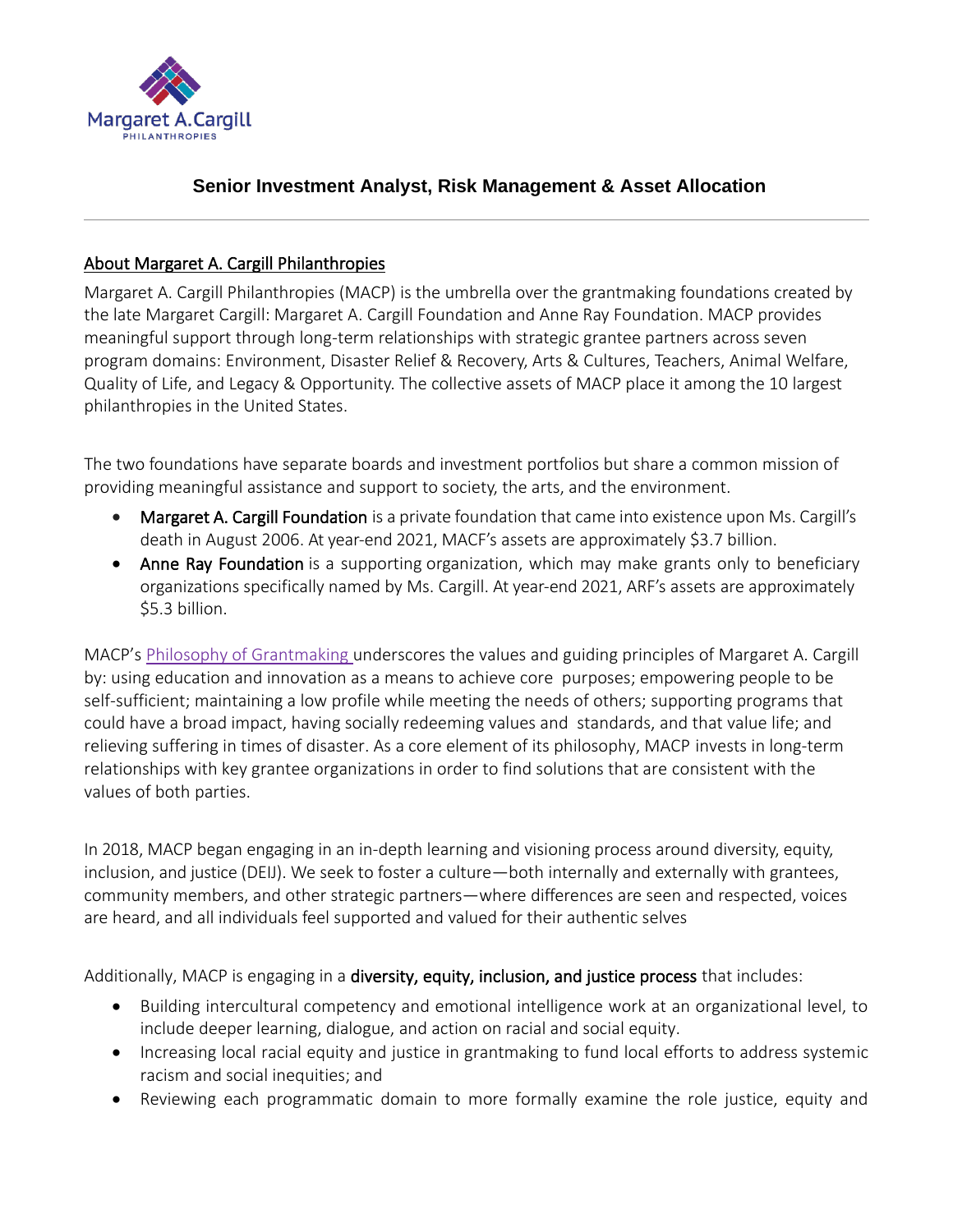

inclusion currently play and can play in MACP's grantmaking.

• You can read more about our commitment [here](https://www.macphilanthropies.org/wp-content/uploads/2022/02/MACP-DEIJ-Vision.pdf).

### About Our Workplace

Our community of more than 100 employees brings expertise from a variety of professional and personal experiences. We are inspired by a common mission, shared values, and the difference we can make by working together.

We are proud to offer a welcoming workplace that supports our employees' careers, health, and overall wellbeing. We supplement that environment with activities throughout the year that promote collaboration, learning, and fun. Reflecting our investment in staff wellbeing, we have deepened our commitment to flexible work schedules and have implemented an innovative new approach to work arrangements in 2022. All MACP staff have a reduced workweek, with half-day Fridays, year-round, with the option of working remotely up to two days per week.

MACP's home in Eden Prairie, Minnesota is a foundational aspect of our identity, reflecting an organizational commitment to sustainability, balance, and collaboration. In spring 2016, MACP completed a major building expansion, and our LEED Platinum certified building features include sustainable materials, outdoor meeting areas, a fitness room, and unique art and keepsakes from Ms. Cargill's personal collection and others, that reflect our grantmaking and the communities where we work. Our space is a living reminder of our values.

Eden Prairie is part of the Twin Cities metro area including Minneapolis and St. Paul, which have over 3 million residents and together make up one of the metropolitan areas in the country. A unique blend of small town and major cosmopolitan hub, both urban cores boast a thriving business atmosphere.

For more information about MACP, please visit our website: [www.macphilanthropies.org.](http://www.macphilanthropies.org/)

## The Opportunity

MACP is seeking candidates who share the organization's values and commitment to join our team as a Senior Investment Analyst, Risk Management & Asset Allocation. The Senior Investment Analyst, Risk Management & Asset Allocation will be responsible for assisting the investment team in managing the investment risk and asset allocation for the Margaret A. Cargill Philanthropies. The Senior Investment Analyst provides strong analytical support, knowledge of fundamental and quantitative research techniques, and strategic insights to conduct research, assess risks, assist in the management of strategies, and report results.

The Senior Investment Analyst will report to and assist the Director of Risk Management and Asset Allocation in all aspects of investment risk management and asset allocation and will be a part of the Investments team.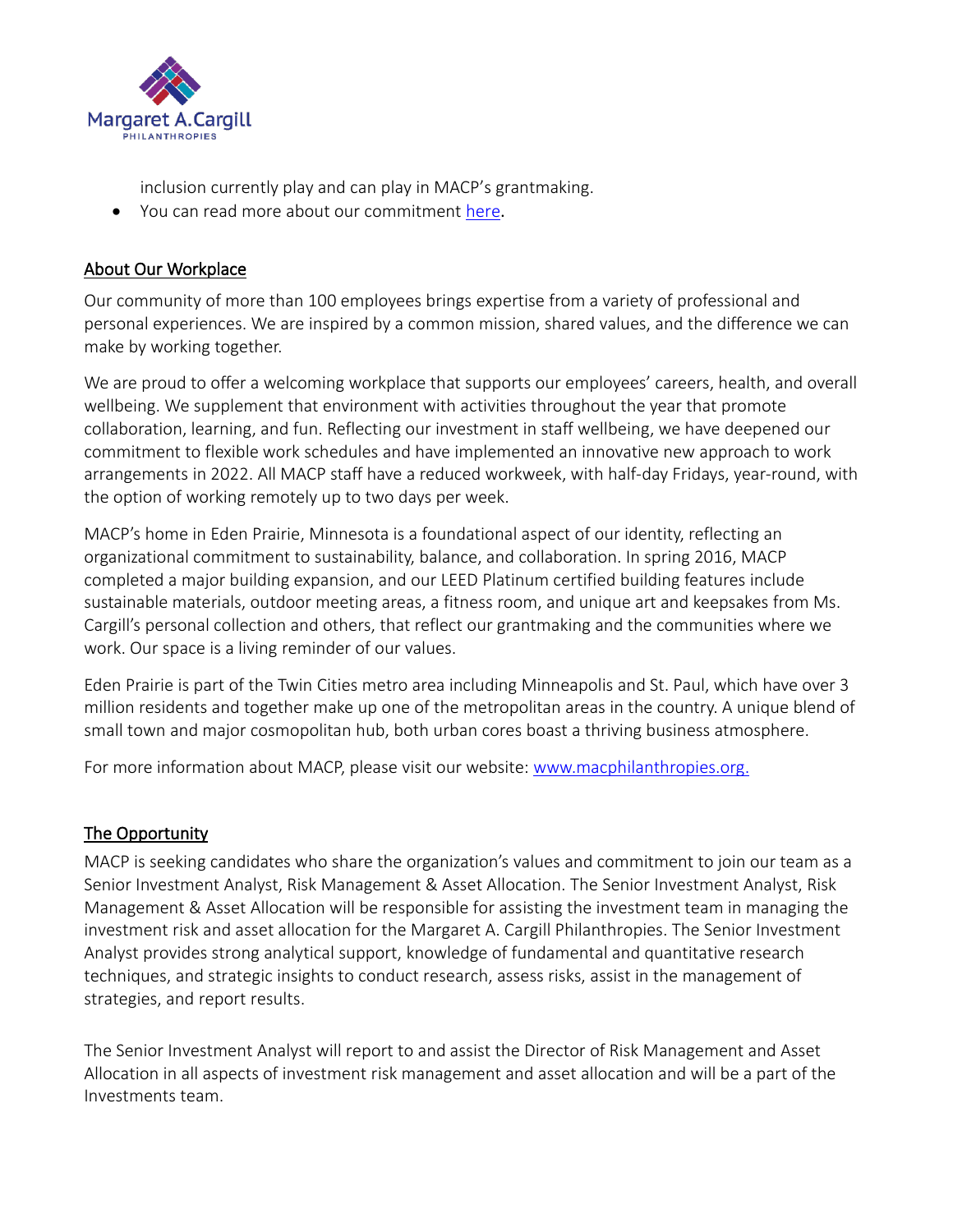

- Responsibilities
	- o Assist with day-to-day activities including decomposing investment portfolios and returns, conducting fundamental and quantitative research, and managing portfolio analytics.
	- $\circ$  Support the management of a risk premia portfolio including monitoring daily portfolio activity, research, and portfolio rebalancing.
	- o Assist with managing the derivative overlay programs by monitoring exposures and cash flows and conducting research.
	- o Contribute to the asset allocation research by applying rigorous fundamental and quantitative research techniques to assess economic outcomes, capital market expectations, and alternative approaches to asset allocation.
	- $\circ$  Review, analyze and reconcile performance and risk attribution reports prepared by third parties.
	- $\circ$  Identify and compile data as needed for manager and market analysis.
	- $\circ$  Assist with manager risk due diligence and manager monitoring activities, including review of underlying portfolio investments, decomposing returns, analyzing portfolio fit, and documenting monitoring activities.
- Qualifications
	- o Bachelor's degree in finance, economics, statistics, applied math, or related field required. Master's degree in economics, statistics, applied math, or financial engineering preferred. Progress towards CFA designation preferred.
	- $\circ$  For candidates with a bachelor's degree in finance, economics, or closely related field only, 5+ years of related work experience; including investment research and/or portfolio management.
	- o The education and experience requirements will also be satisfied by candidates possessing a master's degree in finance, economics, financial engineering or a closely related field who have relevant work experience including investment research and/or portfolio management.
	- o Strong grasp of financial concepts, terms, and benchmarks including knowledge of asset allocation theory and modeling, benchmark analysis and performance measurement.
	- o Ability to work independently to solve problems; proven analytical skills.
	- o Strong technical knowledge including familiarity with a programming language (R, Matlab, Python) and an ability to learn new technologies.
	- o Clear communication skills, collaborative approach and strong interpersonal skills are a must.
	- $\circ$  Superior skill in using tools such as Microsoft PowerPoint and Microsoft Excel.
	- $\circ$  Ability to work hands-on, delving into projects with a strong attention to detail and emphasis on producing a high-quality work product.
	- $\circ$  Proven ability to maintain the highest level of integrity and confidentiality in both